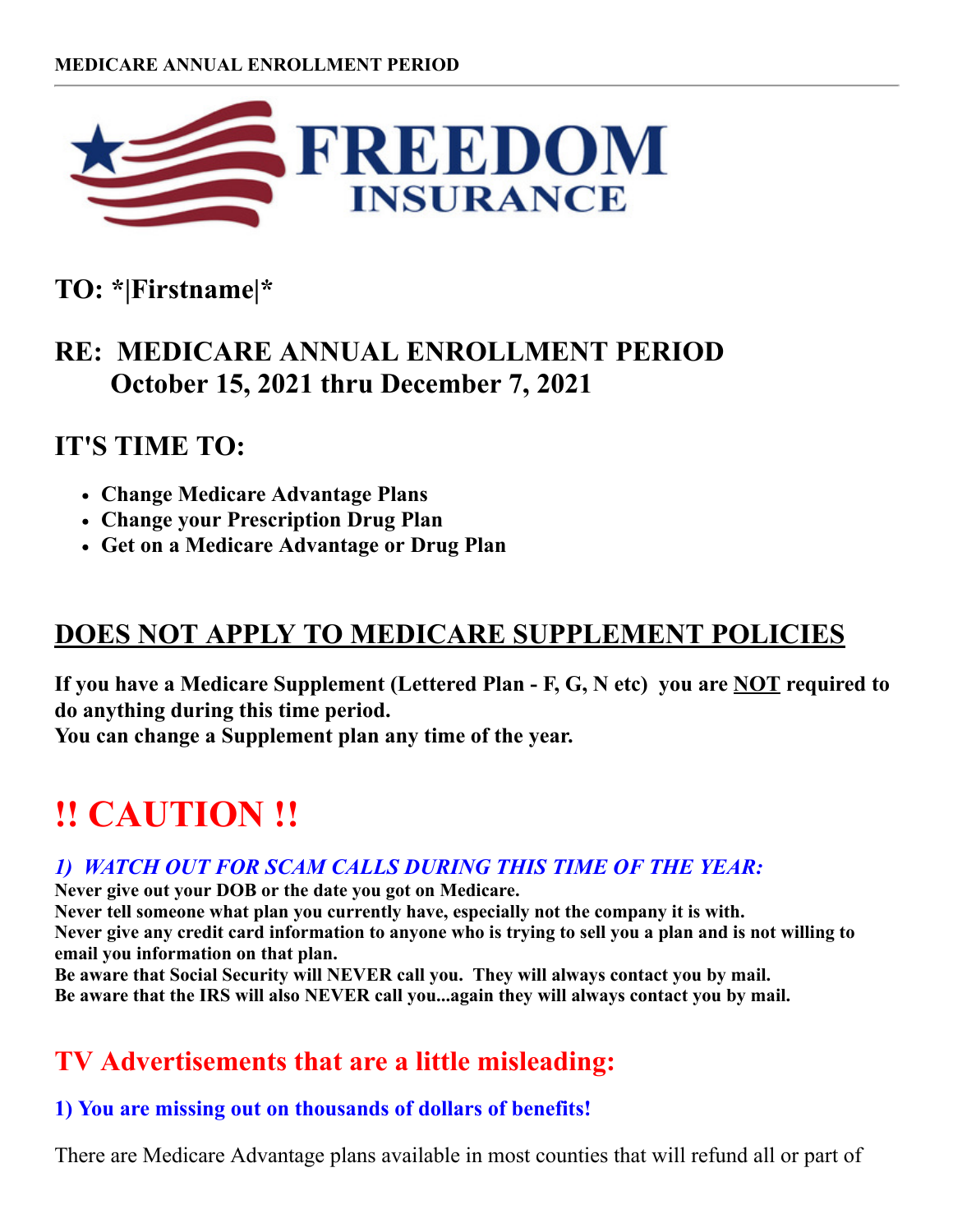your Part B premium that is deducted from your Social Security Check. It could be a good plan but as with everything...when you get something for nothing, it always costs you someplace else. In this case, you normally forfeit some benefits. Just know all the facts!

## **We are an independent agency and represent all the companies in your area that sell any of the plans you see advertised on TV.**

#### **2) Missing out on FREE BENEFITS: Dental, Vision, Hearing, Transportation, RX coverage etc.**

Most Medicare Advantage Plans (MAPD) offer these benefits. Some companies offer comprehensive coverage while others only offer very basic preventative benefits. It totally depends on where you want more coverage as to which company you go with. It is important to know and understand ALL your options!

## **"REMEMBER"**

#### **Medicare Advantage plans are NOT Supplement Plans! !**

Supplement Plans(F, G, N, etc) have No Network \* No Co-pays \* No Coinsurance \* and \$0 to very little "out of pocket". They do not include Dental, Vision , Hearing or Prescription drug coverage in their plans. You normally buy separate plans for that coverage. Some people would rather pay a monthly premium for the assurance that they can go to any doctor, any hospital, anywhere in the US and have the "peace of mind" of knowing their "out of pocket" will be \$0 dollars or very little depending on the lettered plan they have. Others would rather pay nothing or very little for the MAPD plans because they don't mind the referrals, the networks, co-pays, coinsurance and an exposure to out of pocket costs from \$3500 - \$6700 or more in a year. But then with the MAPD you get the extra benefits like Dental, Vision, Transportation, Prescription drug coverage and more.

As we said before, whether you have a Supplement and want info on a MAPD or if you have a MAPD and want info on a Supplement, we can help you.

#### **WE OFFER ALL PLANS & ALL CARRIERS (Humana, Aetna, Blue Cross Blue Shield, WellCare, Texan Plus, KelseyCare, Memorial Hermann, Mutual of Omaha and many more in your area) and are happy to compare your options!**

#### **Our Service is always FREE and our mission is to educate you on all your options so you can make a decision on the best plan for your needs.**

We work for you, not the insurance company. Our customers can always be confident each year we will offer any new plans that come available